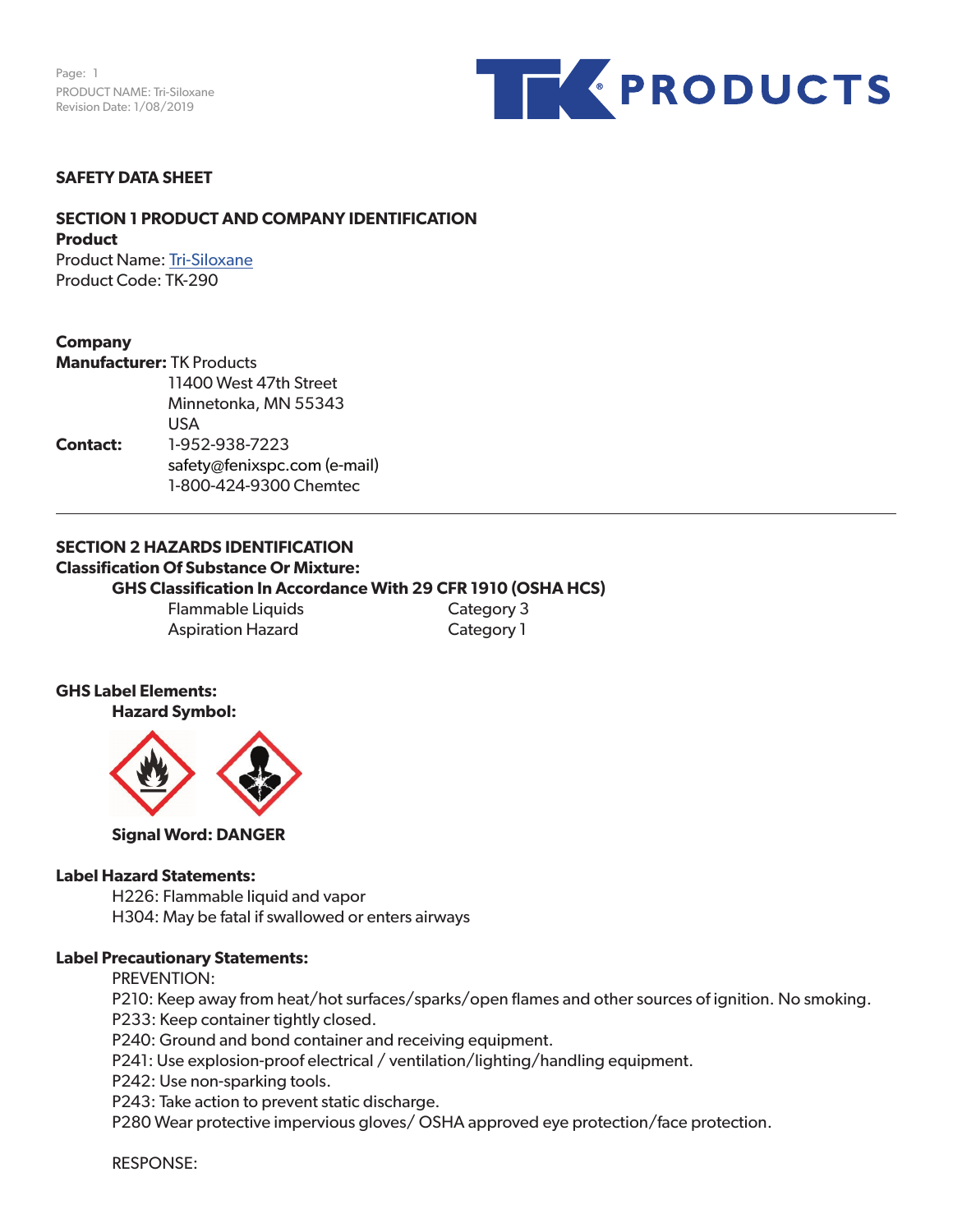

P301+P310: If swallowed: Immediately call a Poison Center / doctor. P331: Do NOT induce vomiting. P370+P378: In case of fire: Use carbon dioxide (CO2), powder, alcoholresistant foam to extinguish.

### STORAGE:

P403+P235: Store in a well-ventilated place. Keep cool. P405: Store locked up.

### DISPOSAL:

P501: Store separately. Dispose of contents/ container in accordance with local/ regional/national / international regulations.

#### OTHER HAZARDS: None known

#### **Hazard Ratings**

|             | hoalth | flammability | reactivity | protective(ppe) |
|-------------|--------|--------------|------------|-----------------|
| <b>HMIS</b> | ⌒ ⊥    |              |            |                 |

### **SECTION 3 COMPOSITION / INFORMATION ON INGREDIENTS**

This material is regulated as a mixture

| Ingredient              | CAS #      | <b>Weight</b> % | <b>Exposure Limits</b> |                 |              |  |
|-------------------------|------------|-----------------|------------------------|-----------------|--------------|--|
|                         |            |                 | DE)<br>7SHA ,          | CGIH TIV<br>AC. | <b>DTHER</b> |  |
| * Aliphatic Hydrocarbon | 64742-88-7 | 75-95           | <b>100 PPM</b>         | 100 PPM         |              |  |

\* Chemical(s) that are chronic health hazards. Refer to section 3 for further information.

# **SECTION 4 FIRST AID MEASURES**

**Primary Routes Of Exposure:** Skin contact, eye contact, and inhalation..

### **Description Of First Aid Measures:**

**If On Skin:** Thoroughly wash exposed area with soap and water. Remove contaminated clothing. Launder contaminated clothing before re-use. If irritation develops and persists, seek medical attention. **If In Eyes:** Flush with large amounts of water for 15 minutes, lifting upper and lower lids occasionally. If symptoms persist, seek medical attention.

**If Swallowed:** Do not induce vomiting. Immediately administer 1-2 glasses of water and contact a physician, hospital emergency room, or poison control center for further advice. Keep person warm, quiet and seek immediate medical attention. Aspiration of material into lungs can cause severe lung damage. VOMITING CAN CAUSE CHEMICAL PNEUMONITIS WHICH CAN BE FATAL.

**Inhalation:** Move affected individual to fresh air. If breathing is difficult, qualified personnel should administer oxygen. If breathing has stopped give artificial respiration. If respiratory symptoms develop or persist, seek medical attention.

### **Most Important Symptoms/Effects, Acute And Delayed:**

**Eyes:** Contact with eyes may cause irritation including burning, watering, and redness.

**Skin:** Contact may cause mild skin irritation including redness, burning, and drying and cracking of skin. Continued exposure may develop into dermatitis. Solvents can penetrate the skin and cause systematic effects similar to those under inhalation symptoms.

**Inhalation:** High vapor concentrations are irritating to the eyes and respiratory tract, may cause headaches,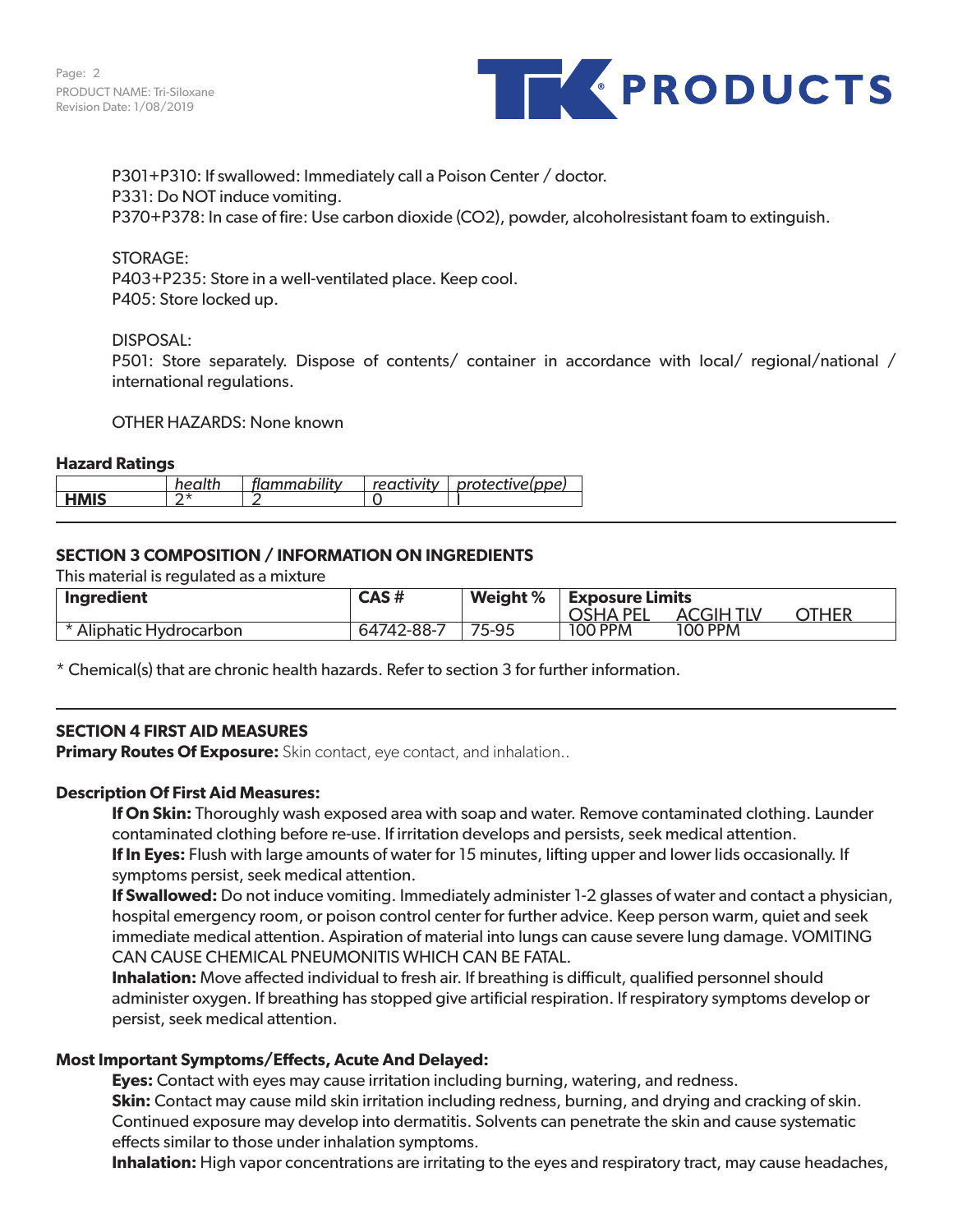

dizziness, anesthesia, asthma, drowsiness, unconsciousness, and other central nervous system effects, and possibly death.

**Ingestion:** Can cause gastrointestinal irritation, nausea, vomiting and diarrhea. Small amounts aspirated into the respiratory system during ingestion or vomiting may cause mild to severe pulmonary injury.

**Chronic Health Effects:** Reports have associated repeated and prolonged occupational overexposure to solvents with permanent brain and nervous system damage (Sometimes referred to as Solvent or Painter's Syndrome). Intentional misuse by deliberately concentrating and inhaling this material may be harmful or fatal. Chronic exposure may also cause damage to the respiratory system, lungs, eyes, skin, gastrointestinal tract, liver, spleen and kidneys. Repeated skin contact may cause persistant irritation or dermatitis.

**Medical Conditions Generally Aggravated By Exposure:** Conditions aggrevated by exposure may include skin disorders, respiratory (asthma-like) disorders, and pre-existing liver or kidney conditions.

**Indication Of Immediate Medical Attention And Special Treatment Needed:** Treat symptomatically.

# **SECTION 5 FIRE FIGHTING MEASURES**

**Suitable Extinguishing Media:** Foam, CO2, or dry chemical is recommended. Water spray is recommended to cool or protect exposed materials or structures.

**Specific Hazards Arising From The Substance Or Mixture:** Vapors may be ignited by heat, sparks, flames, or other sources of ignition. Vapors are heavier than air and may travel considerable distances to a source of ignition where they may cause a flashback or explosion. If container is not properly cooled, it can rupture in the presence of excessive heat.In the event of fire, harmful vapors including carbone monoxide, carbond dioxide, and others may be released.

**Special Protective Equipment And Precautions For Fire-Fighters:** Persons exposed to products of combustion should wear self-contained breathing apparatus and full protective equipment. Isolate danger area, keep unauthorized personnel out. Water may be ineffecive for extinguishment, unless used under favorable conditions by experienced fire fighters. Carbon dioxide can displace oxygen, exercise caution when using CO2 in confined areas.

# **SECTION 6 ACCIDENTAL RELEASE MEASURES**

**Personal Precautions, Protective Equipment And Emergency Procedures:** Evacuate area and keep unnecessary and unprotected personnell from entering the spill area. Use proper personal protective equipment listed in section 8.

**Environmental Precautions:** Keep runoff from storm sewars, ditches, streams, lakes and other ground waters and waterways.

**Methods And Materials For Containment And Clean Up:** Contain all spills. Keep all sources of ignition and hot metal surfaces away from spill/release. Use explosion-proof non-sparking equipment. Stay upwind from area. Stop source of release if possible with minimal risk. Spilled material may be absorbed with an appropriate spill kit. Collect into suitable contaners and dispose of properly in accordance with all applicable regulations. (See Section 13)

# **SECTION 7 HANDLING AND STORAGE**

**Precautions For Safe Handling:** Employees who come in contact with this material must be trained in accordance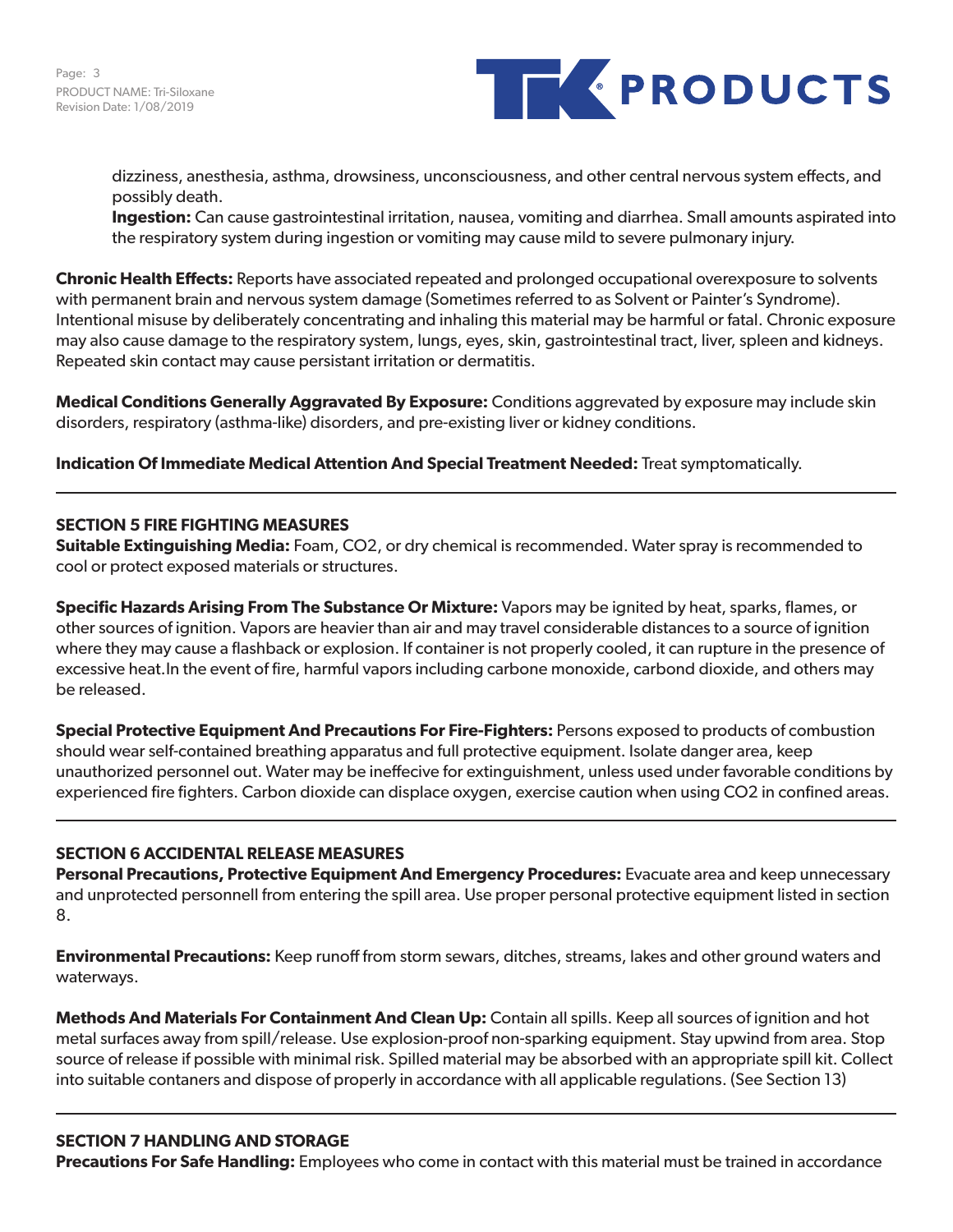Page: 4 PRODUCT NAME: Tri-Siloxane Revision Date: 1/08/2019



# to 1910.1200 of the Hazard Communication Standard.

Open container slowly to relieve any pressure. Bond and ground all equipment when transferring from one vessel to another. Static charge can accumulate by flow or agitation. Ignition can occur by static discharage. The use of explosion proof equipment is recommended and may be required. The use of respiratory protection is advised when concentrations exceed any established exposure limits and in confined spaces. Use good industrial and personal hygiene practice, wash thoroughly after handling, and do not wear contaminated clothing.

**Precautions For Safe Storage:** Keep containers tightly closed. Use and store material in cool, dry, well-ventilated areas away from heat, direct sunlight, hot metal surfaces, and all sources of ignition. Post "No smoking or open flame" sign. Store only in approved containers. Keep away from incompatible materials (see section 10). Protect containers against physical damage. Indoor storage should meet OSHA standards and appropriate fire codes.

**Other Precautions:** "Empty" containers retain residue, liquid and vapor, and may be dangerous. Do not cut, weld, pressurize, solder, drill, grind, or expose such containers to heat, flame, sparks, or other sources of ignition. They may expode and cause severe personal injury or death. All containers should be disposed of in an environmentally safe manner in accordance with all government regulations.

# **SECTION 8 EXPOSURE CONTROL / PERSONAL PROTECTION**

**Control Parameters:** See Section 3 for occupational exposure limit values

**Engineering Controls:** If current ventilation practices are not adequate to maintain airborne concentrations below the established exposure limits, additional ventilation or exhaust systems may be required. Where explosive mixtures may be present, electrical systems safe for such locations must be used.

# **Personal Protecive Equipment:**

**Respiratory Protection:** Engineering or administrative controls should be implemented to reduce exposure. A NIOSH/MSHA approved respirator with an organic vapor cartridge should be used under conditions where airborne concentrations are expected to exceed exposure limits (See Section 3). Use a positive pressure air supplied respirator if there is potential for uncontrolled release, exposure levels are not known, or any other circumstances where air purifying respirators may not provide adequate protection. **Protective Gloves:** Prevent prolonged or repeated contact by wearing gloves impervious to solvents and other appropriate protective clothing. Launder contaminated clothing before reuse.

**Eye Protection:** Wear safety glasses to reduce eye contact potential. Chemical safety goggles (ANSI Z87.1 or approved equivalent) are appropriate if splashing is likely. Eye washes must be available where eye contact can occur.

**Other Protective Clothing Or Equipment:** A source of clean water should be available for flushing eyes and skin. Showers should be available if larger spills are possible.

# **Work/Hygienic Practices:**

Efforts should be made to minimize contact and spills. Always wash hands before eating, drinking, or smoking. Clean up spills promptly. Follow OSHA and company guidelines.

# **SECTION 9 PHYSICAL AND CHEMICAL PROPERTIES**

Appearance/Physical State: Liquid Color: Clear(Water White) Odor: Hydrocarbon Odor pH: Not Determined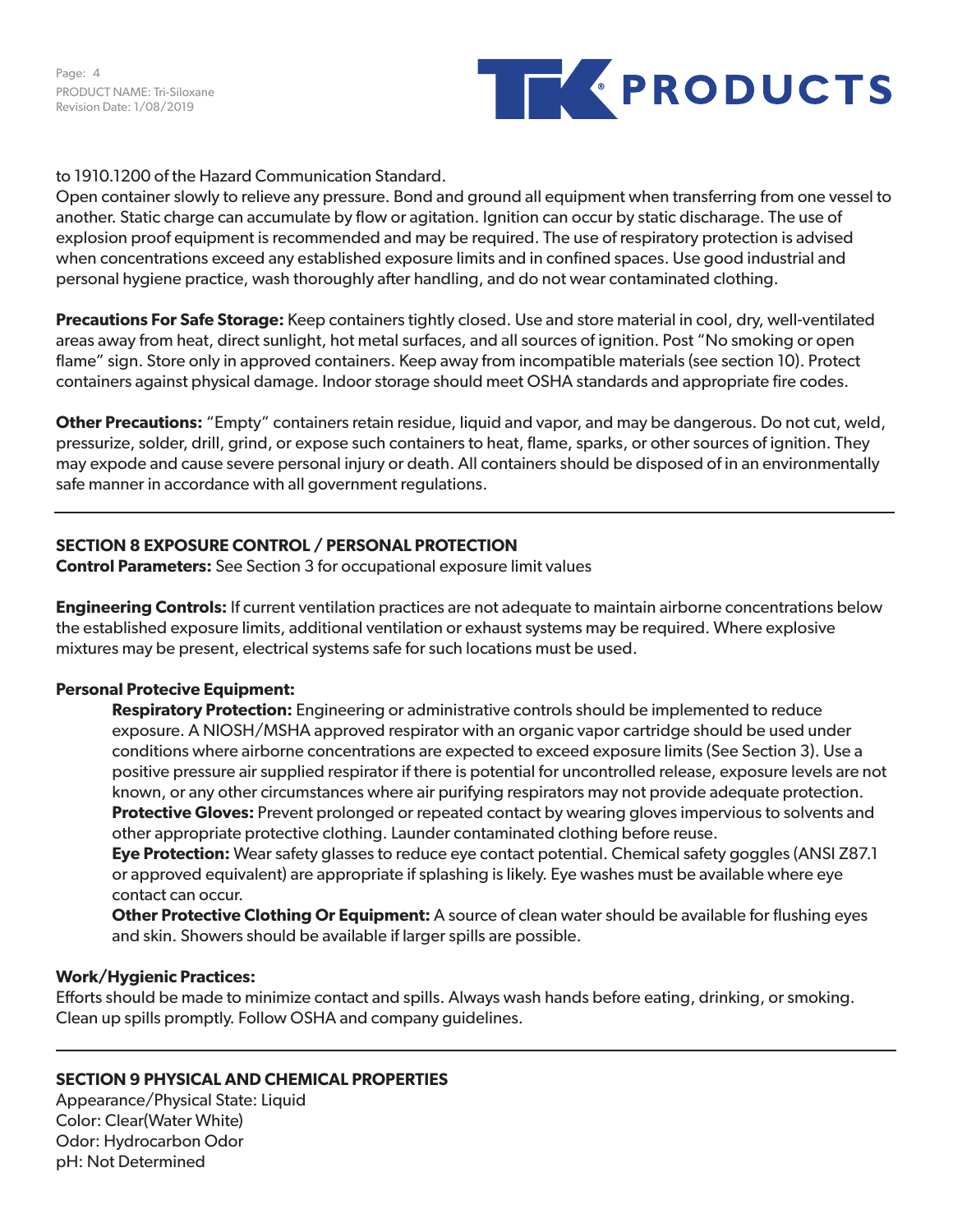Page: 5 PRODUCT NAME: Tri-Siloxane Revision Date: 1/08/2019



Odor Threshold: Not Measured Solubility In Water: Insoluble/Negligible Melting/Freezing Point: Not Determined Boiling Point/Range: 315 F Specific Gravity (H2O=1): .79 Vapor Density: Greater Than Air Evaporation Rate: Not Determined Flammability: Not Determined Flash Point: 105 FSFCC Vapor Pressure: Not Determined Upper Explosion Limit: 6% Auto-Ignition Temperature: Not Determined Lower Explosion Limit: 1% Partition Coefficient: Not Available Decopmposition Temperature: Not Available Viscosity: Not Determined Coating V.O.C.: 722 G/L (6.02 Lb/Gl )

**SECTION 10 STABILITY AND REACTIVITY**

**Reactivity:** Will not occur.

**Chemical Stability:** Stable under normal conditions and handling.

**Possibility Of Hazardous Reactions:** No hazardous reactions if stored and handled as prescribed/indicated.

**Conditions To Avoid:** All possible sources of ignition.

**Incompatible Materials:** Avoid exposure to strong oxidizing agents and reducing agents.

**Hazardous Decomposition Or Byproducts:** Combustion may liberate toxic byproducts such as carbon dioxide, carbon monoxide, various oxides of carbon and nitrogen.

**SECTION 11 TOXICOLOGICAL INFORMATION Sensitization:** None known.

**Carcinogenicity:** There is no data available to indicate any components present at greater than 0.1% may present a carcinogenic hazard.

**Reproductive Toxicity:** There is no data available to indicate any components present at greater than 0.1% may present reproductive toxicity.

**Teratogenicity (Birth Defects):** There is no data available to indicate any components present at greater than 0.1% may cause birth defects.

**Mutagenicity:** There is no data to indicate that any component present at greater than 0.1% will alter DNA.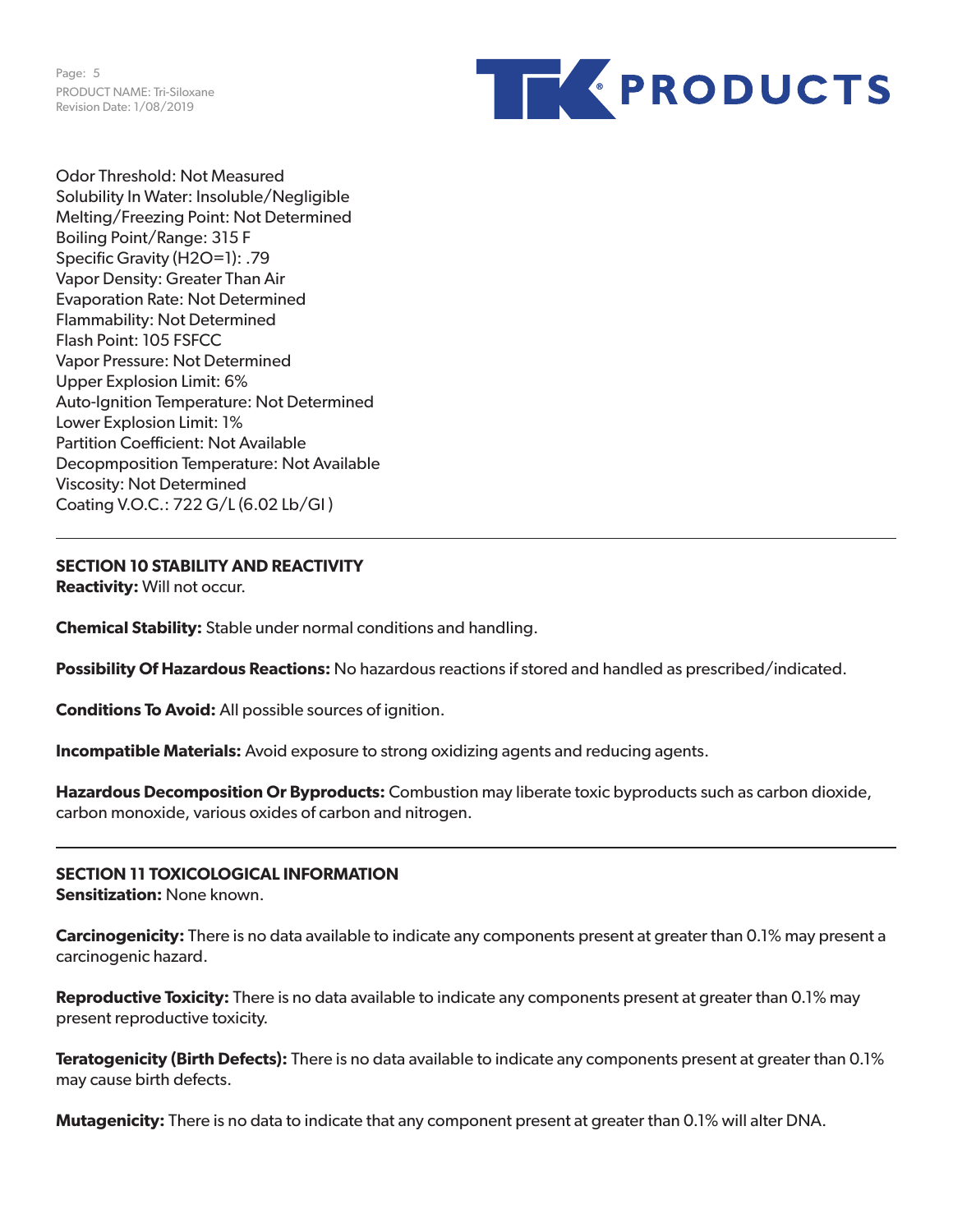Page: 6 PRODUCT NAME: Tri-Siloxane Revision Date: 1/08/2019



# **SECTION 12 ECOLOGICAL INFORMATION**

**Ecotoxicity:** No data available.

**Persistence And Degradability:** Not readily degradable.

**Bioaccumulative Potential:** No data available.

**Mobility In Soil:** No data available.

**Other Adverse Effects:** Although no information is available for this specific product mixture, individual components may by themselves may have ecological affects.

# **SECTION 13 DISPOSAL CONSIDERATIONS**

This product is considered a RCRA hazardous waste due to the characterisic(s) of D001 (ignitability). Waste is subject to the land disposal restrictions in 40 CFR 268.40 and may require treatment standards. Consult state and local regulations to determine whether they are more stringent than the federal requirements.

Container contents should be completely used and containers empty prior to discarding. Container rinsate could be considered a RCRA hazardous waste and must be discarded in compliance with all applicable regulations. Larger empty containers, such as drums, should be returned to a professional drum reconditioner. To assure proper disposal of smaller empty containers, consult with state and local regulations and disposal authorities.

# **SECTION 14 TRANSPORT INFORMATION**

### **Proper shipping name: (un #, shipping name, hazard class, packing group)**

Combustible liquid. Not regulated in containers 119 gallons (450 liters) or less, and ground travel. (For containers greater than 119 gallons, vessels, international shipments, or Air: UN1139, Coating Solution, 3, III)

# **SECTION 15 REGULATORY INFORMATION**

### **US Toxic Substance Control ACT (TSCA):**

All ingredients of this product are listed, or are excluded from listing, on the US Toxic Substances Control Act (TSCA) chemical substance inventory.

# **SARA 302 Extremely Hazardous Substance:** None

# **SARA 311/312 Hazardous Chemical:** See Section 3

**SARA 313 (Tri Reporting):** This product does contain a chemical(s) subject to the reporting requirements of SARA Title III, Section 313 (40CFR 372) above de minimis concentrations.

**State Listed Components CAS Number State Code** 

# **California Proposition 65**

This product does not contain a chemical known to the state of California to cause cancer, birth defects or reproductive harm, subject to the requirements of California Proposition 65.